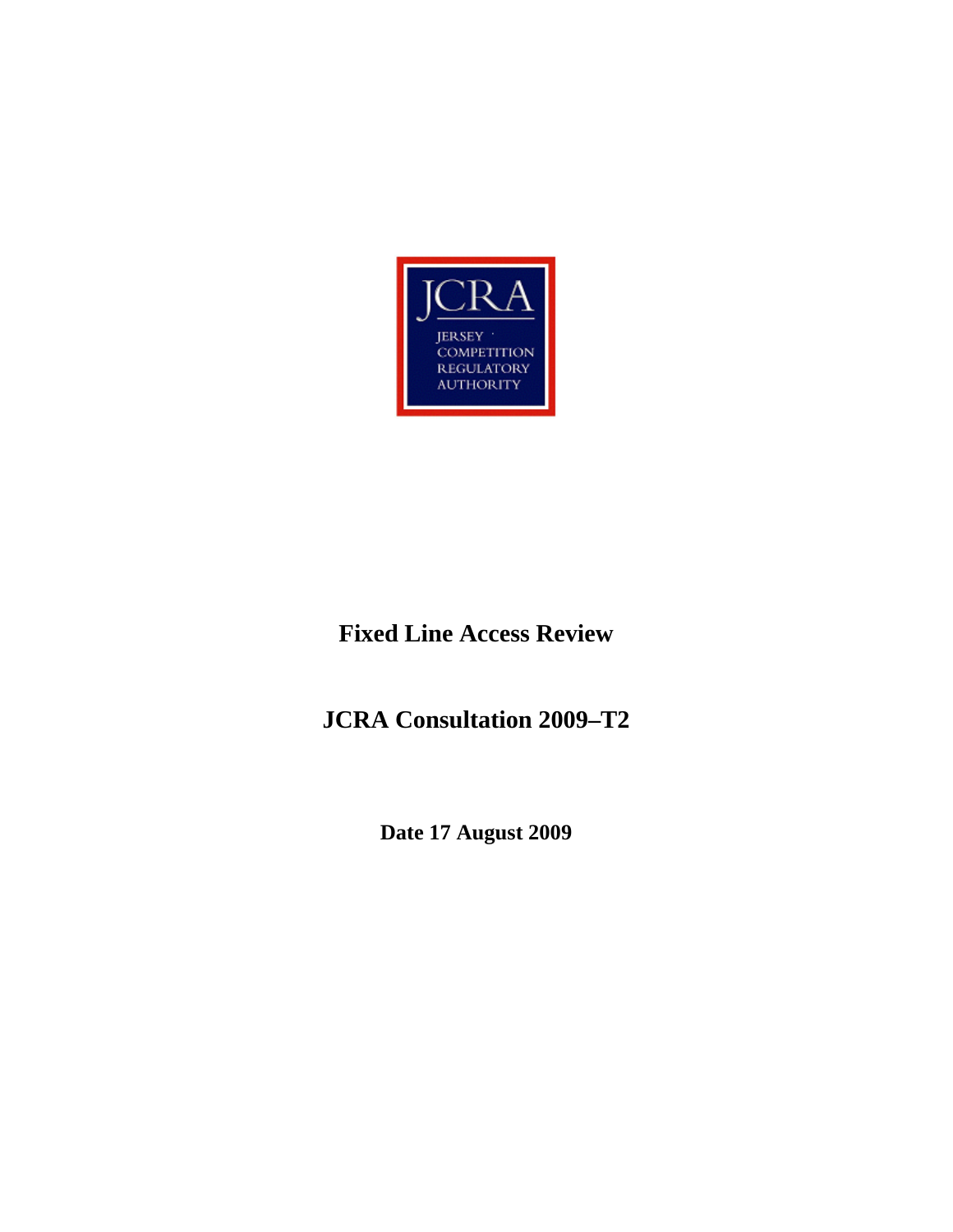## **Introduction**

In February 2009 the JCRA appointed telecommunications consultants Regulaid BV $^1$  to analyse Jersey Telecom Limited's ("JT") separated accounting methodologies and its provision of wholesale telecommunications services. Regulaid had been appointed following the JCRA's Invitation to Tender for the Review of Jersey Limited's Regulatory Separated Accounts and Wholesale and Interconnect Pricing<sup>2</sup>. The first stage of this review is nearing completion and the JCRA now proposes to consult on its initial findings.

Under the Telecommunications (Jersey) Law 2002 the JCRA is required to protect the short-term and long-term interests of users of telecommunications services by, where appropriate, promoting competition among providers of these services and to ensure efficiency, economy and effectiveness to further the economic interests of Jersey in imposing the minimum of restrictions on providers and ensuring their financial viability.

The remit for the consultants was wide ranging as the JCRA needed to consider all aspects of the provision of wholesale services including an analysis of JT's separated regulatory accounts. This had been a potential area of concern following a number of protracted complaints from OLOs that had raised various issues with the provision and costing of these services.

## **Survey of Stakeholders**

The JCRA is now seeking stakeholders' views on the draft report provided by Regulaid. The draft report is attached in Annex A to this consultation. It should however be noted that certain commercially sensitive data used by the consultants within the report has been redacted.

The JCRA also invites comments on any issues not included in the draft report that in the stakeholder's view should also be considered.

## **Consultation Period**

Written comments on this Consultation Paper are invited, to be received no later than **5PM on 28 September 2009.** Submissions should be clearly marked "Comments on

 $\overline{a}$ 

 $1$  www.regulaid.com

 $\sqrt[2]{\text{Available}}$  at:

http://www.jcra.je/pdf/081203%20tender%20for%20review%20of%20SA%20and%20access.pdf